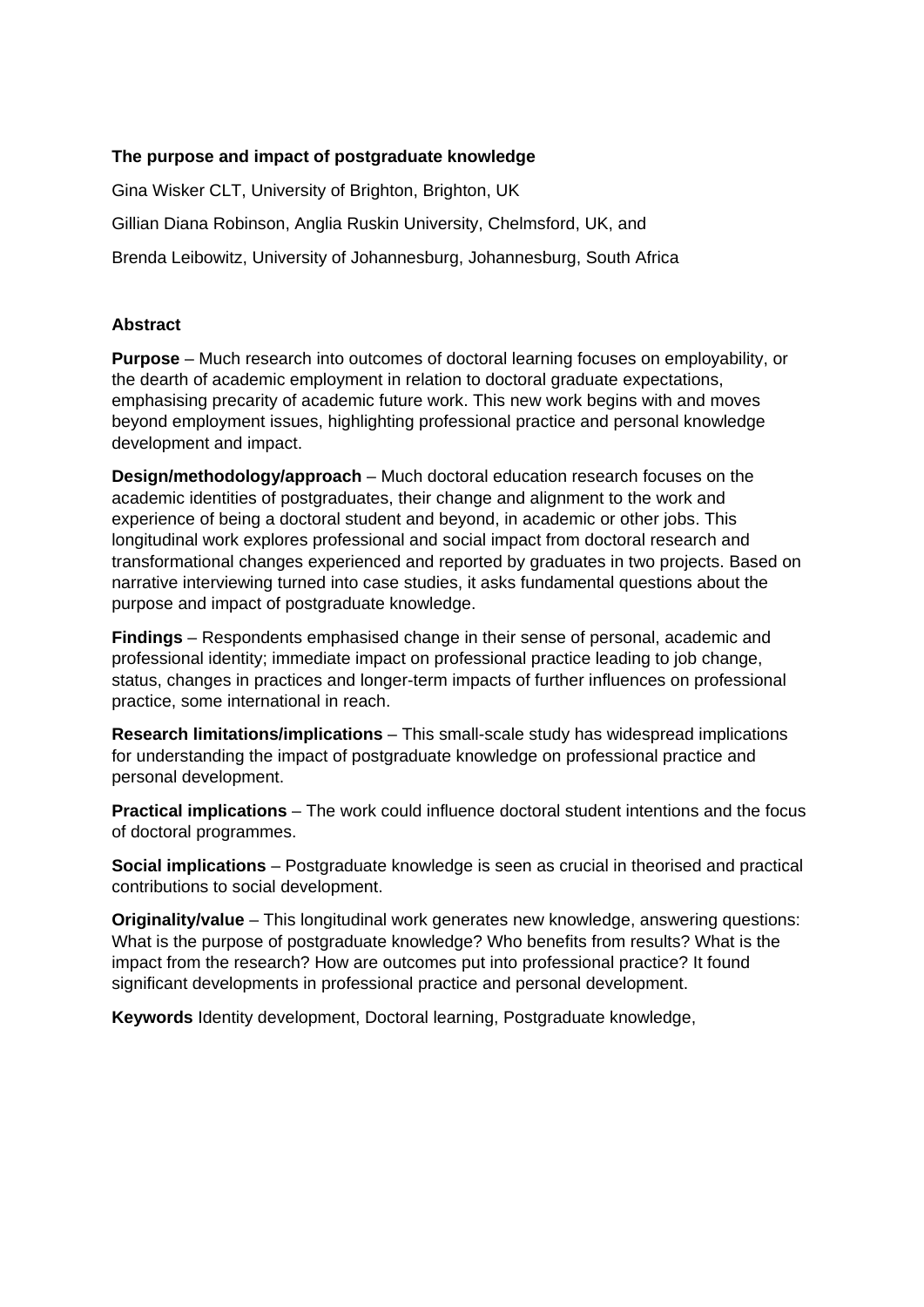### **Introduction**

University websites and promotional materials for doctoral study tend to emphasise the broad benefits of completing a doctorate, while some mention as learning outcomes the skills acquired. While international publications on the impact of the PhD tend to focus on movement into or lack of academic jobs, university information sources identify learning outcomes in terms of skills developed through undertaking and completing a PhD, even where a potential social justice or change outcome is intended. Some also mention personal development. For example, the University of Cambridge Wellcome Trust 4 Year PhD Programme in Infection, Immunity and Inflammation includes in its PhD learning outcomes developing research skills and:

- having self-direction and originality in tackling and solving problems; and
- being able to act autonomously in the planning and implementation of research.

These are skills outcomes for the doctoral graduate rather than identity changes or outcomes of effects and impact of their research. The University of Bergen outlines skills and both research-specific and general competency learning outcomes that:

can identify, analyse and critically reflect on research ethics as these relate to research projects and areas; can conduct research and dissemination with academic integrity and in accordance with the basic values of academic activities; can account for and critically reflect on conflicts of values and interests in their own research area and in the relationship between their own research area and other social actors; can contribute to the management of, and can collaborate on, complex interdisciplinary tasks and projects; can disseminate research and development through highly ranked national and international channels; can participate in debates within their subject area in national and international forums; and can evaluate the need for renewal, and can initiate and engage in ground-breaking thinking and innovation (Norwegian Agency for Quality Assurance).

The last of these seems to suggest broader behavioural change although directed at Norwegian research contexts. Other sites emphasise teaching as an outcome. Focusing on the value of the discipline, WA State University states:

- Demonstrate, through service, the value of their discipline to the academy and community at large (service, content, knowledge).
- Demonstrate a mastery of skills and knowledge at a level required for college and university undergraduate teaching in their discipline and assessment of student learning.

In the 2012 report "What Do Researchers Want to Do?" the UK-based researcher organisation Vitae indicated that around one-third of the then 4,500 postgraduate researchers "had definite ideas about their future careers, and about a fifth had little or no idea". In 2013 statistics, they provide visual representations of job outcomes by discipline area, noting in the UK: "82 per cent of doctoral graduates in 2010 believed that their skills and competencies were a formal requirement or important in gaining current employment; similar to master's (84 per cent) and good first degree respondents (86 per cent)". They have a useful set of thought-provoking questions to focus graduates on employability, next steps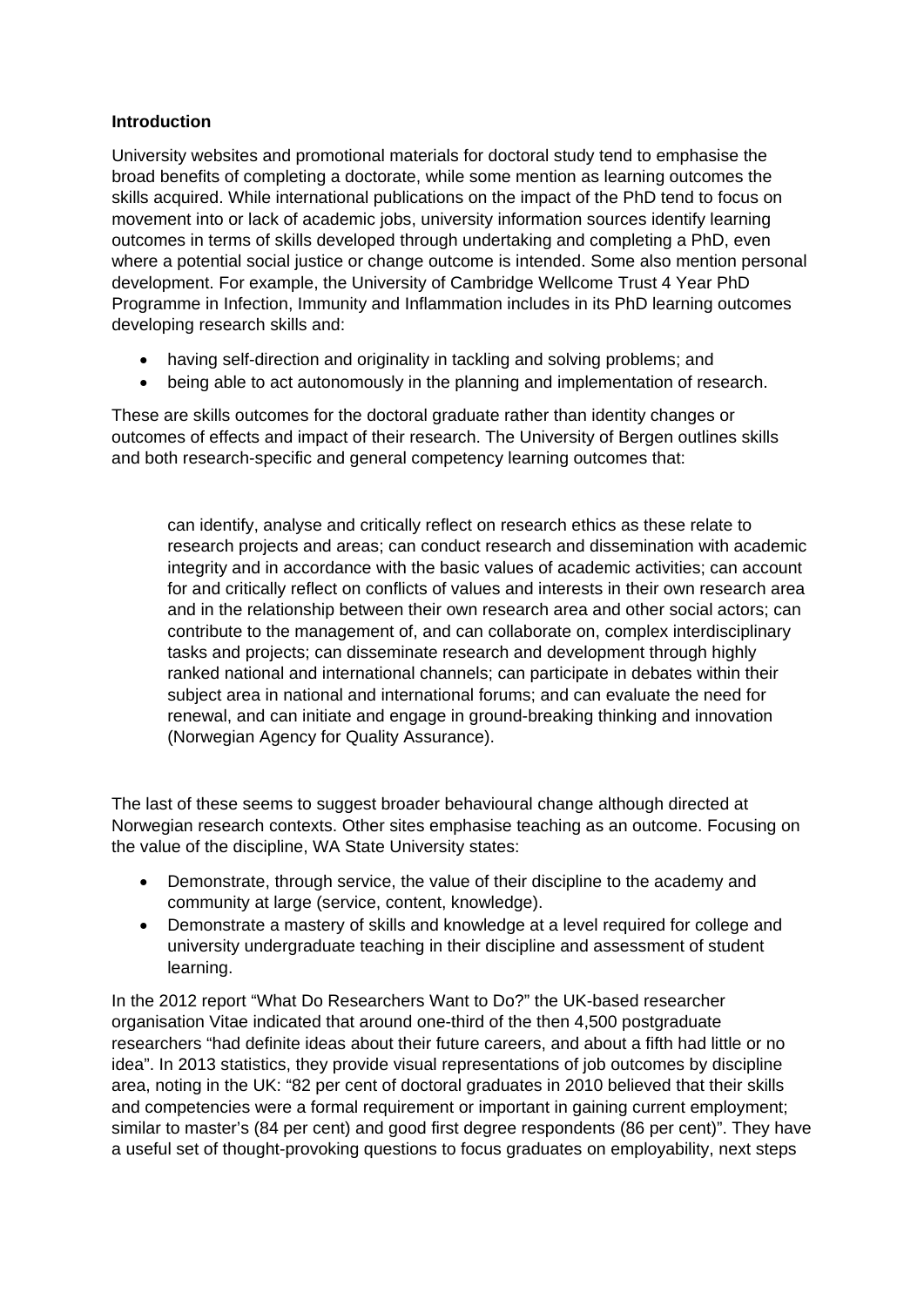O2 and the precarity of an academic future, sharing career stories and advising the following:

- Consider your next move as early as possible. How you spend your time during your doctorate will have an impact on your future career.
- Doing your doctorate may be part of a clear career strategy, an attempt to change direction or simply an interesting opportunity. Continuing in academia is no longer a certainty, neither is it necessarily the most desirable option after a doctorate. Even if you are clear about what you want to do, you can still think about how to achieve your aims and consider alternatives in case plan A is not successful.
- Gaining useful skills and experience can enhance your employability. You may also find opportunities to explore possible career paths through work placements. Teaching or demonstrating during your doctorate is one example and your institution might have links to employers or even a placement scheme.
- If you have not yet made up your mind, you are not alone. (Vitae, 2018)

## **Context and literature**

Issues of undertaking a professional practice-based doctorate, or a doctorate which intends to feed into change in practice, and then of the usefulness (or not) of doing a doctorate all emerge in the literature. Some issues concern identity, position and of potential future job prospects which all emerge as of importance. A major issue of undertaking a doctorate related to professional practice emerges from the literature as the sudden surprising engagement with theory (which is felt as alien) so one of Margaret Kiley's respondents notes that "Theory was another thing I didn't understand, people kept asking me about my theoretical perspective but I didn't have a clue what they were talking about" (Kiley, 2015, p. 57). Others mention challenges to a sense of professional competence (Adendorff, 2011). For those working in education, (which is pertinent to many of our respondents in both Projects A and Project B), there are issues of identity, (colleague and student) and challenges to credibility in the home department disciplinary community (Hutchings and Shulman, 1999). Less has been written about what graduated doctors actually do in terms of careers and particularly academic careers, changes in professional practice, changes in their own lives.

Australian data suggest the greatest growth in those undertaking PhDs is in the over 60 s (Kiley, 2015) and, as with other international research, that there is no high correlation with entering academic careers. The dearth of academic jobs is probably one cause, and another, we would argue, is because mid-career professionals take PhDs, and their new knowledge and processes, into making an impact in their established or newer work. In "Doctoral students and a future in academe? From the iceberg to the shore", Acker and Haque (2009) ask "Are doctoral students best thought of as faculty-in-waiting?" Over half of doctoral graduates in Canada are employed outside the academy (McAlpine and Norton, 2006, p. 11). Although not all doctoral students complete, some become immersed in the institutional culture, disciplinary and departmental, learning research practices and thinking (six years in the social sciences) (Gluszynski and Peters, 2005, p. 25). Acker and Haque (2009) consider future academic identity – seeing beyond the doctorate and what are the issues about developing academic identity for future roles?

They found most students expected and prepared for an academic career, producing publications and teaching, seeing it as a struggle and worrying about job prospects after so much hard work. Others speak of the "risk career" of academic employment (Castello et al.,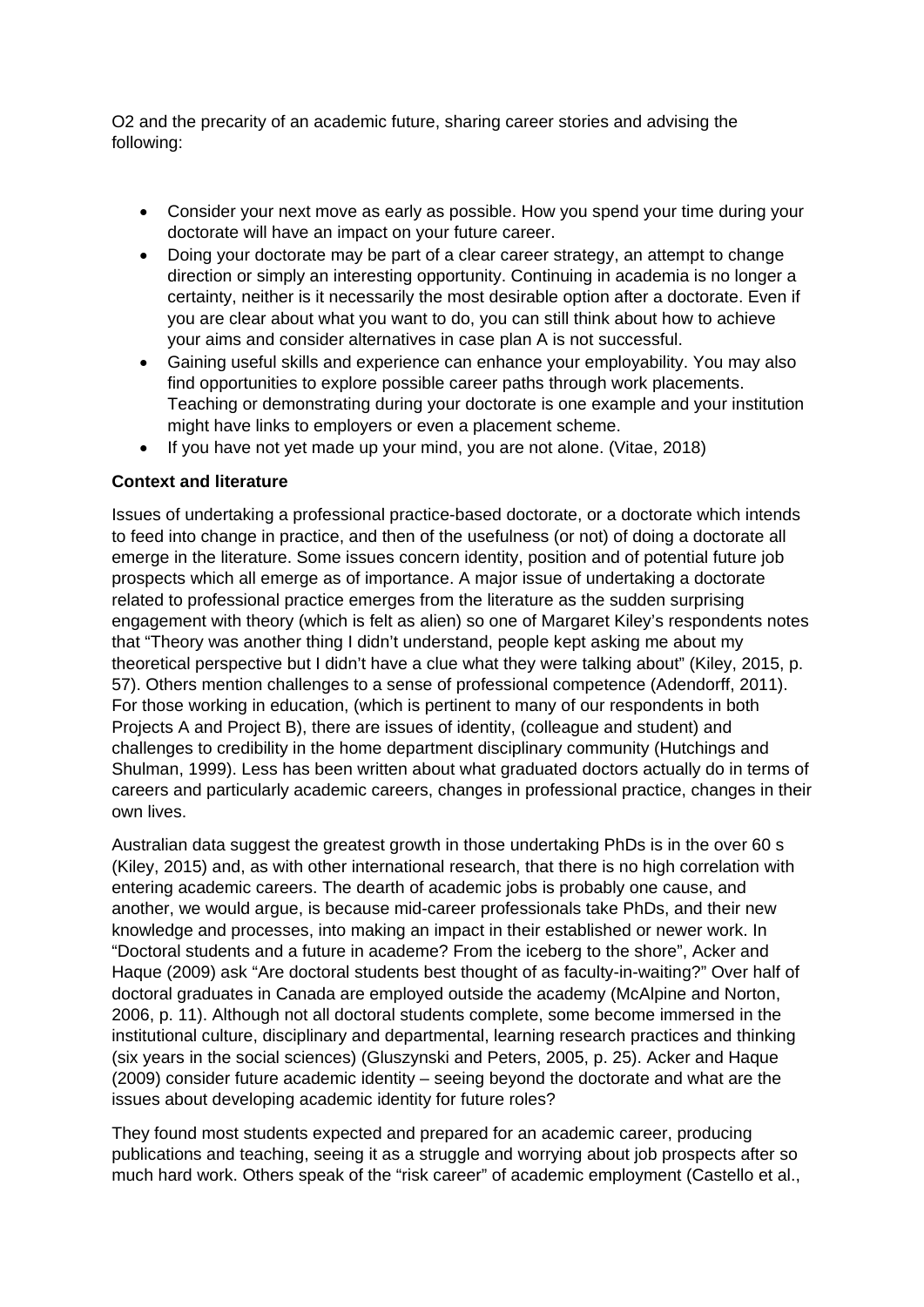2015). Writing on professional practice-oriented work, challenges to a sense of professional competence (Adendorff, 2011) are noted, and for practising academics and other professional mid-career researchers, a challenge to their credibility in home department disciplinary communities (Hutchings and Shulman, 1999). In her work on doctoral graduates who move into careers other than in academia, Inger Mewburn in her presentation on researcher employability research at the Quality in Postgraduate Research conference 2018, notes that employers rarely mention a PhD in their job adverts and notes 80 per cent of the jobs identified by the algorithm as suitable for a PhD graduate did not have "PhD" in the text, suggesting low levels of employer awareness of the value of a PhD, heralding the development of a free-to-access learning platform called "Post-Ac": a new kind of search engine for PhD candidates and graduates, while her and colleagues' work (Mewburn et al., 2017; Mewburn et al., 2018) starts to spread the net more widely.

Sarah Ryan (2018), from the University of Wollongong, in a presentation later in 2018, shared a number of websites and developments focused on doctoral graduate employment support and directions, including industry placements, and the HDR Career Conversations Blog 2018. Focusing on professional and academic outcomes but also emphasising effective characteristics which should be developed for postgraduate success within and beyond the PhD, Dr Steve Joy, Cambridge University researcher development, blogs to suggest the important of self-leadership. This he argues enables doctoral students and graduates to take more control of their development and future careers: "self-leadership entails an outwardlooking mindset – being conscious and careful in sharing our ideas and opening up our networks" (Joy, 2014). PhDs are neither enough nor always appropriate for professional futures, and a range of attitudes and skills which can accompany these and develop beyond the PhD could influence versions of success and of impact. Postgraduates are both being directed and striving to look beyond academic careers and to realise a fuller range of their own skills, qualities and mindsets, useful in first and future jobs, and also in selfdevelopment and self-actualisation. It is these latter directions, which relate more to the research we conducted for the most part with early- and mid-career professionals undertaking PhDs, some looking for academic jobs, some already in academic jobs and most seeking enhancement through undertaking the PhD.

# **Methodology and methods. Our research for project(s) A and project B**

We begin all our research in the (constantly updated) international literature on postgraduates, academic jobs and identities and postgraduate outcomes from undertaking doctorates.

Our work in Project(s) A and Project B takes two approaches to explore those outcomes, focusing on the perceived impact on postgraduate lives and professional practice.

(1) Project(s) A is based in the re-scrutiny of data collected during five earlier research projects (i-v), involving international participants (1998-2013) and colleagues at our own universities: Anglia Ruskin, Brighton and Johannesburg (2007-2018), with an enhanced focus on academic identity, social justice and professional practice outcomes. These earlier projects are:

(i) One which focused on 250 members of a large international cohort-based PhD programme (1998- 2006) using the reflections on learning inventory (Meyer and Boulton Lewis 1997) to relate research approaches with intended outcomes; (ii) HEA/HEFCE National Teaching Fellowship funded "Doctoral Learning Journeys" (Wisker et al., 2008- 2011) which involved UK and international participants; (iii) the international Sir Ron Cooke scholarship (Wisker, 2011-2013) involving international participants (Australasia, S Africa,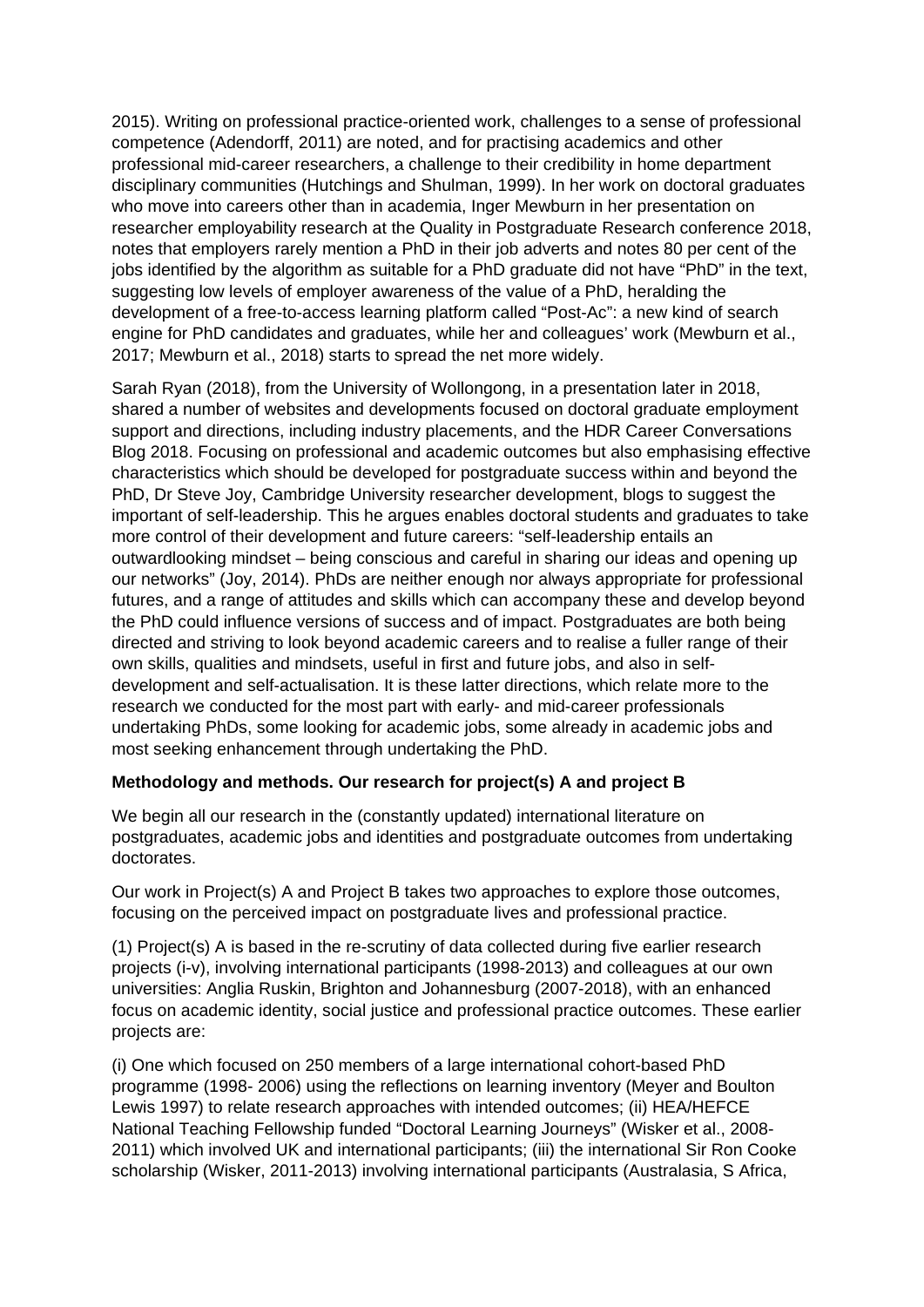Sweden); (iv) an internally (University of Brighton) funded project focused on social justice and social justice doctorates (2012-4); (v) a project with Brenda Leibowitz and Pia Lamberti at the Universities of Johannesburg and Brighton (2015-7) focusing on academic colleagues undertaking postgraduate research into their own professional practice gathered data from both the UK and South Africa. The doctoral students in this are academic staff in various disciplines, colleagues completing doctorates and very much focused on professional practice impacts.

The results from the above earlier projects (i)-(v) overall have been shared in a range of publications (see bibliography) and our purpose in returning to them in Projects A was to rescrutinise the data to seek specific information, findings and arguments linking ontology, identity and intellectual knowledge production, for professional practice.

Project B. For this new project focused on moving through the doctorate for transformational outcomes, we undertook new research, and to do so we returned to the research participants with whom we had engaged in the five earlier research projects to focus on their own perceived impact and outcomes from their doctorates. We therefore engaged with an opportunistic sample (our previous participants), of international (Sweden, S Africa, Israel) and UK doctoral graduates all of whom had been focused on PhD research related to their professional practice. These are graduates whose journeys were known to us from the five historical research projects 1998-2018 (Projects A), some of whom were members of the large international PhD programme (last intake 2006) and some of whom were academic staff at the universities of Brighton, Anglia Ruskin and Johannesburg.

We re-scrutinised data collected during the five earlier or contingent research projects of Project(s) (A)(1998-2018) specifically and only considering data and findings concerning academic identity, social justice outcomes and professional practice outcomes. Everything reported below from Projects A focuses in these issues alone.

Our research for Project B involved further exploration of the literature, and reestablishing contact via email, and re-engaging with the participants from the earlier projects (Projects A) to explore their perceptions of effects of postgraduate knowledge. The new research uses semi-structured open-ended interview questioning, face-to-face or by email. Thirty previous participants responded with information concerning their perceptions of the impact of the experience of engaging with their research, its processes, products and outcomes.

For both Projects A and B the data were thematically analysed. For Projects A, it is reported in quotations related to these themes and for Project B re-storeyed into narrativebased case studies, derived from data presented directly by the participants. These anonymised case studies showcase emerging themes, examples of professional, personal and social transformations, and for the postgraduates, the impact of the experience of engaging with their research, its processes, products and outcomes.

The research findings offer information on impact enabled by PhD completion in terms of changes in identity, ontology, epistemology and effect on professional working practices.

Findings reported below are from both projects as labelled, because the work in Project(s) A underpins and informs the explorations in Project B. However, most of this article focuses on Project B, re-storeyed case studied as labelled.

The historical research and the rescrutiny of data was ethically approved (Projects A) through the University of Brighton, Anglia Ruskin University and the University of Johannesburg. Project B was ethically approved through Anglia Ruskin University and the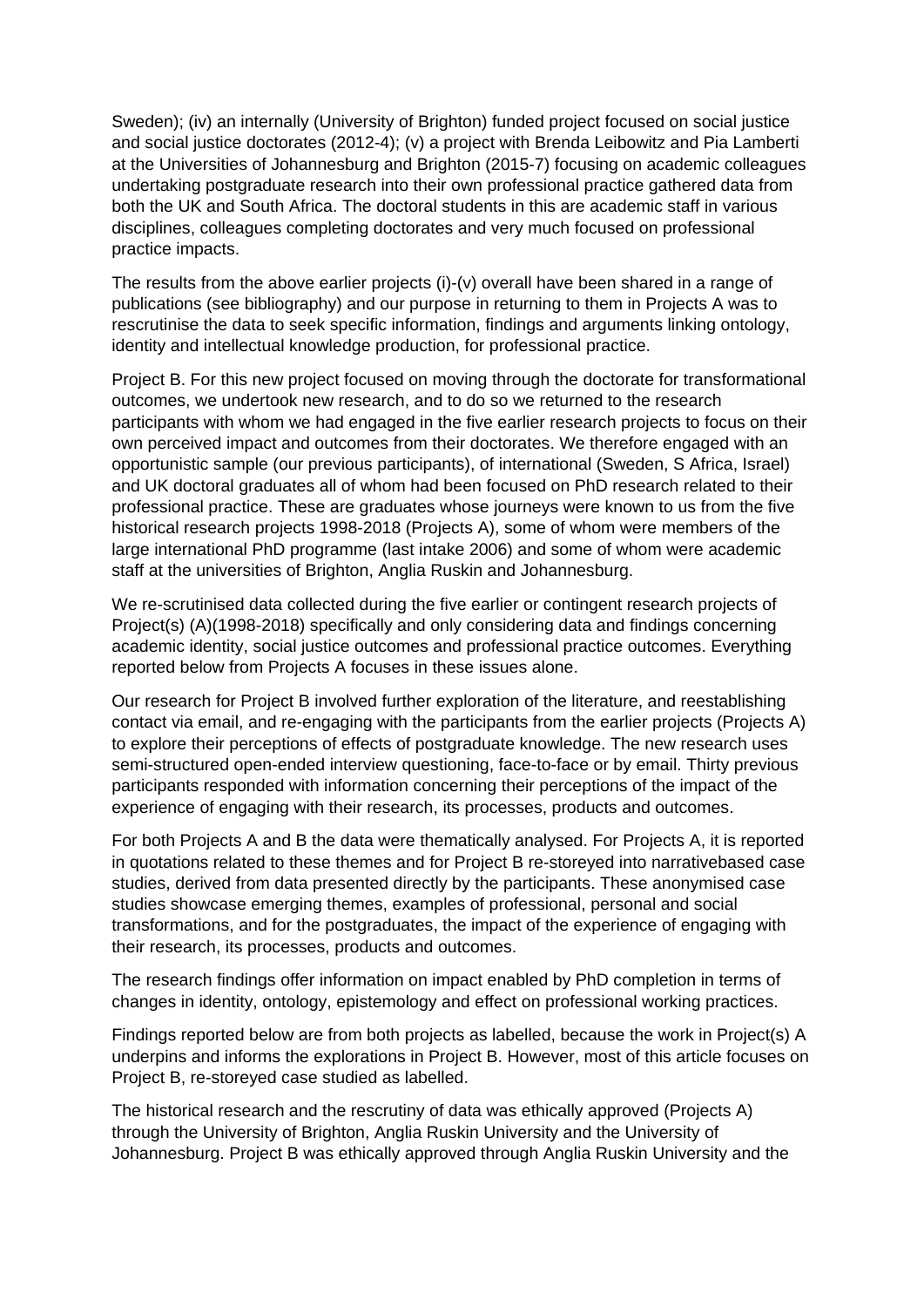University of Brighton. All respondents are re-labelled from A to F and cases are also allocated random alphabetical letters.

## **Data, discussion and findings**

### *Projects A Findings*

For this earlier work, we asked and found out about:

- What is complex in the journey?
- What do you struggle with and what do you engage with and gain?
- Engaging with theory.
- Theorising your practice.
- Engaging with methodology and methods.
- Working conceptually.
- Researching and evaluating practice and real world questions.
- Entering a field of scholarship.

Results from Projects A indicated difficulties faced in research related to one's professional practice:

It was a very very lonely hard road (A).

It was extremely overwhelming [...] I didn't realise the extent and the depth of the discourse and the discipline (B).

[...] I didn't even know who Vygotsky was, to give you an idea. I knew absolutely nothing©.

It was quite tricky in the beginning, because I couldn't just write, I didn't have extensive background, so it was quite limiting, or limited, and I think even today it's limited. [...] I will always be a bit on the back foot, I think, because I don't have that, you know, 20 years of experience [...] there is just something that comes from having 20 years of education behind you (Leibowitz et al., 2017)(D).

### *Project B Moving through the doctorate for transformational outcomes,*

The most recent work (Project B, 2017-18) Current research focuses on the impact of this postgraduate study on professional practice, knowledge creation and personal development. It uses email and face-to-face interviewing with previous participants from the UK, SA, Sweden, Israel using semi-structured open-ended questions. They are all doctoral graduates whose work focuses on their professional practice and has fed into it. These semi-structured narrative interviews have been turned into short narrative case studies.

Our research asks:

- Why do we undertake doctorates?
- What is the purpose of postgraduate knowledge?
- How are results and skills etc. development used and put into professional practice, and what is the impact from the research?
- How does the doctoral research journey engage with and lead to transformation for the postgraduates themselves?

Our research then moves on to explore two forms of impact.

First, it considers the transformation of learning and its effects upon the researcher's identity and sense of self and achievement. We consider the ways in which PhD students gain a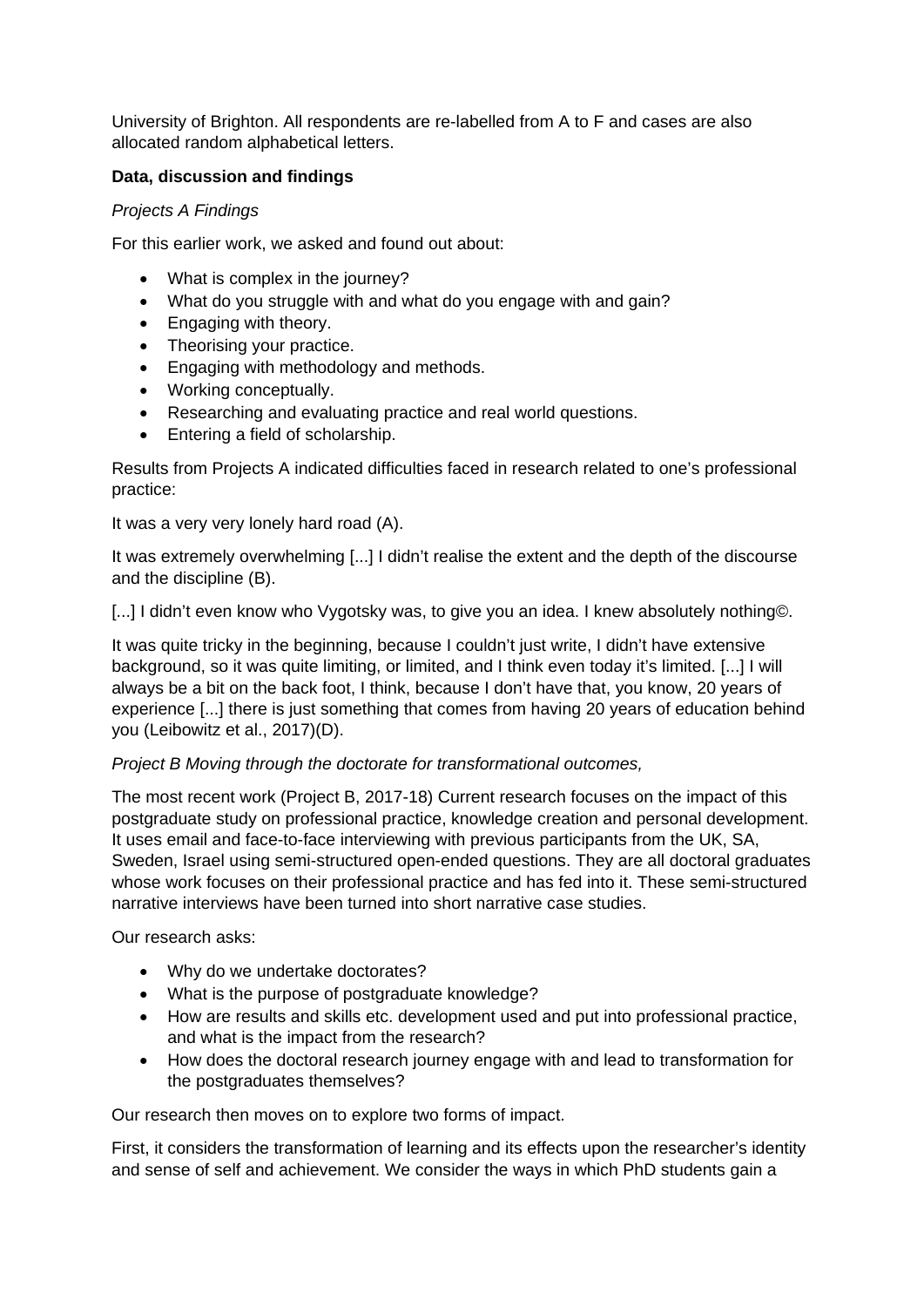new sense of achievement and identity as a research journey outcome, and the impact of the experience of engaging with the research, the process and product.

Second, we explore the transformation of learning and the results of research in terms of the impact and effective changes which it achieves. In this, we consider a range of PhDs undertaken by various students internationally, all of which were focused on professional practice. We consider in what ways some of the graduates changed their professional practice as a result of their research.

The research engages with issues and practices, including pathways to impact and articulation of the research, the importance of previous status and contacts, the importance and the difficulties of communication and practices of engagement, for example, publication and presentation.

### **Project B after the doctorate: Looking at life after**

We considered a range of PhDs undertaken internationally, up to 16 years ago, all focused on professional practice, considering in what ways graduates changed their professional practice as a research result.

Our respondents emphasised change in their sense of personal, academic and professional identity; some immediate impact on professional practice leading to job change, status, changes in practices and longer-term impacts where research outcomes lead to further developments in professional practice, some international in reach. They take the newly theorised, conceptualised, thoroughly explored and extended work into some form of social and/or professional practice change, aware of the usefulness of the levels of understanding, theorising and practice enabled on a research journey and an appetite to enable positive change. They become active, research-informed transformers.

We constructed short case studies from the data to explore identified outcomes focusing on the purpose and impact of postgraduate knowledge for the graduates, and in terms of affecting or changing understanding and practices. For some respondents on the project, a focus in the PhD on social justice and critical professionalism relates to metacognition, awareness of and ownership of learning, informed agency and valuable transferable skills. Research suggests that students experiencing these processes and practices are highly engaged with their learning, underpinning their practices with values and transfer this learning to successful study, employability and an orientation towards the public good. This kind of research work grows from professional practice and feeds into it; it is informed by social justice and critical professionalism and operates strategically and at levels of implementation and experience. Values and vision underpin the range of actions, linking practical application with dedication for transformative purpose. Interesting models emerge ranging from individual projects and practices to access programmes to doctoral schemes and support strategies from the highest levels.

Postdocs have noted:

- personal changes;
- changes in their professional practice; and
- local and widespread change and effectiveness.

#### **Findings and discussion**

For some the results were mainly personal: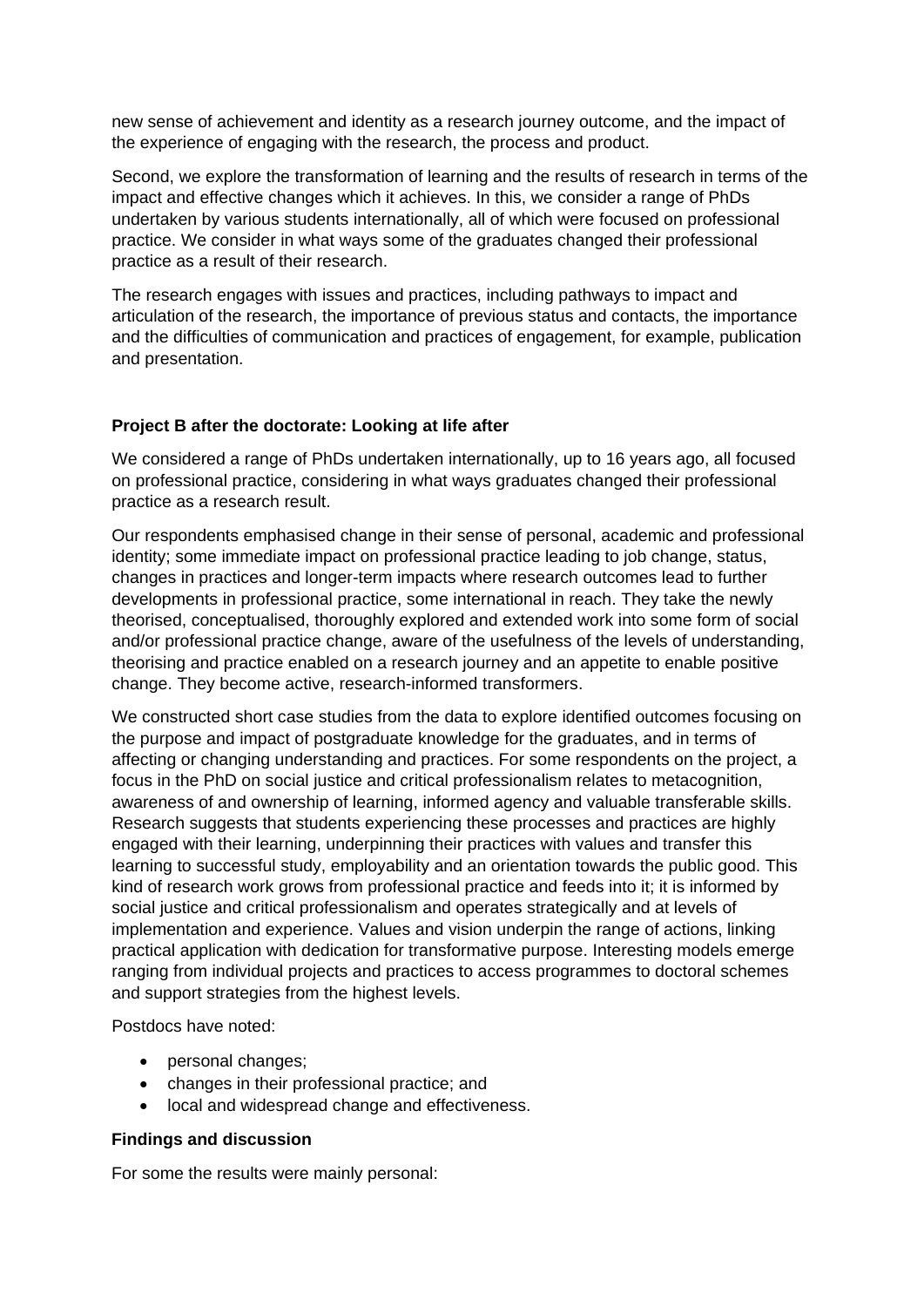To sum up, my doctoral journey was a personal journey, a soul searching journey. Its effect on my professional life were just secondary gains. (E)

However, others noted career enhancement, gaining: "A huge professional and academic growth". (F)

#### *Extended cases*

Case O. Professionally, she worked with non-demented patients who had Parkinson's disease. She developed strategies to teach people with Parkinson's to re-learn how to swallow, using video-assisted swallowing therapy. The treatment is now extended to patients with Huntingdon's and operates in a number of countries.

Of the effects on her professional practice, she noted:

Since my PhD I was easily promoted in the hospital and college that I'm working, I'm more involved in mentoring and education. No doubt that the 'PhD' or 'Dr.' assisted in the growth of my private practice. Research became a major part of my job.

I feel more appreciated by people from my profession and more collaborations with other researches.

Of the effects of completing the PhD on herself, her identity, she said: "It affected only my professional life".

Case N. An educator of children with disabilities, in particular cerebral palsy, N discovered a link between the physical and the social, building a chair which brought the children slowly out of water. While beginning to develop confidence in both their motor and social skills, water immersion gave them bodily control and enabled them to relax and show more signs of social engagement. About his professional practice development he notes success, esteem and recognition: "The research affect my professional practice by change my paradigm of thinking about phenomenon in our world".

Cases in reality are always more complex than invented ones. He also had severe dyslexia which he perceived as a lifelong disability to be managed with control, planning and calm. Moreover, during the research learning journey, his supervisors both left the university, so he also had a setback and had to engage with explaining it in detail to another new supervisor, an educator without the engineering or disability background. Parts of this breakthrough in understanding which he created, constructed and found in his ongoing research, and part of the confidence to articulate this in the PhD viva began in having to explain it all utterly clearly to the new supervisor. This provided an accidental learning opportunity and a breakthrough in his understanding. Many of his responses integrate the professional and the personal impact of his research work:

The PhD research affect me by prove for myself that I have the ability, talent, knowledge motivation and competence to do such a great journey-research that before the research I did not think I had the abilities and the guts to do.

In the school that I teach the people around me is thinking that N is the person to talk about research and methodology.

It's able to 'blast out' all the qualities, abilities and my capabilities that I have to challenge myself to the most and to succeed. The research affect my identity by give me personal confident, improve my motivation to succeed in other fields and subjects. (N)

It also enhanced his sense of self-esteem and confidence.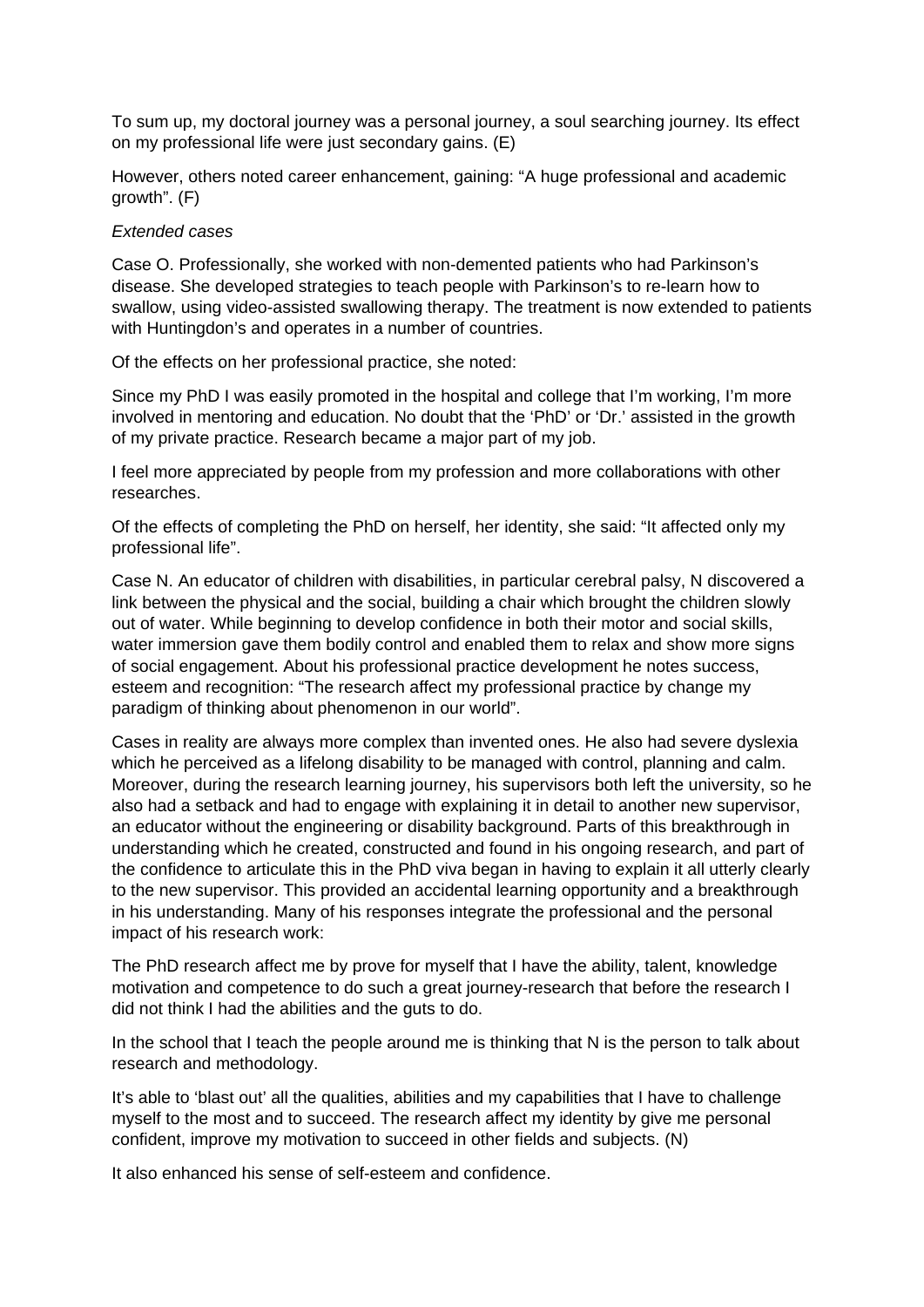Case M. Another respondent is a practising somatic therapist concerned with trauma, for whom the PhD was not only an enhancement of status and a legitimation of the professional practice in which she was engaged but also a stretching and developing of and a confirmation of her abilities as a professional practitioner and a researcher. Her title "'Rejoining the Stream of Life' – An Integrated Model of Trauma Group Therapy Combining Dance-Movement Therapy and Somatic Experiencing for Elder Women Suffering from Spouse Abuse" emphasises research and professional practice-based change for participants in both their behaviour and their sense of confidence. The doctoral graduate enhanced her own professional practice and this was directly related to her own self, of confidence, selffulfilment, change in others' lives by helping them change their perspectives and behaviours and extending this internationally through both therapy and writing. Eliding the personal and professional, she notes:

The emotional effect of the PhD quest in my professional life is wide. I feel more confident, I have more internal belief in myself.

I am more courageous to say, write, present my contributions to various audiences, go to new, and sometime far places in the world to bring myself and my knowledge.

In life, I am taking ideas, test in practice in various levels (from just gathering testimonials from participants, to systematic research) and transfer it or generalise it to various populations, purposes, implications.

A new gift I got is that of a higher ability to conceptualise, and to invent new concepts.

Of her professional practice, she notes not just further successes and international reputation but specific transferable skills:

- the academic ability with the personal ability to lecture and present in front of people, or an audience;
- "I am able to write presentation, working materials and papers or chapters and publish – in Hebrew – my mother tongue, and English as well";
- the direct result of my PhD was developing the STREAM\* model; and
- I was invited to be a co-director in an NGO: Connections and Links from Trauma to Resilience.

Case T. For this student, learning was the main motivation for doing a master's and then a PhD. She said "I saw and still see myself a lifelong learner".

The focus of the PhD was on behaviour problems in the early years and management approaches used by pre-school teachers.

The topic was chosen mainly because of two professional challenges: a) children who were excluded from mainstream school and referred to the special school mainly because teachers did not have (or were not prepared) to deal with children's behaviour; (b) children who were withdrawn/timid who presented a bigger challenge.

Developments related to herself include both confidence and also caution, which leads to research before decision-making:

To start with, I didn't think that doing a doctoral study changed me or my identity as an individual or professional. Now thinking about it, I can see how doing a doctoral study has changed my perception of myself as being a doer and completer of any challenge, selfinflicted and/or imposed, and my attitude towards life and others being less certain and judgmental.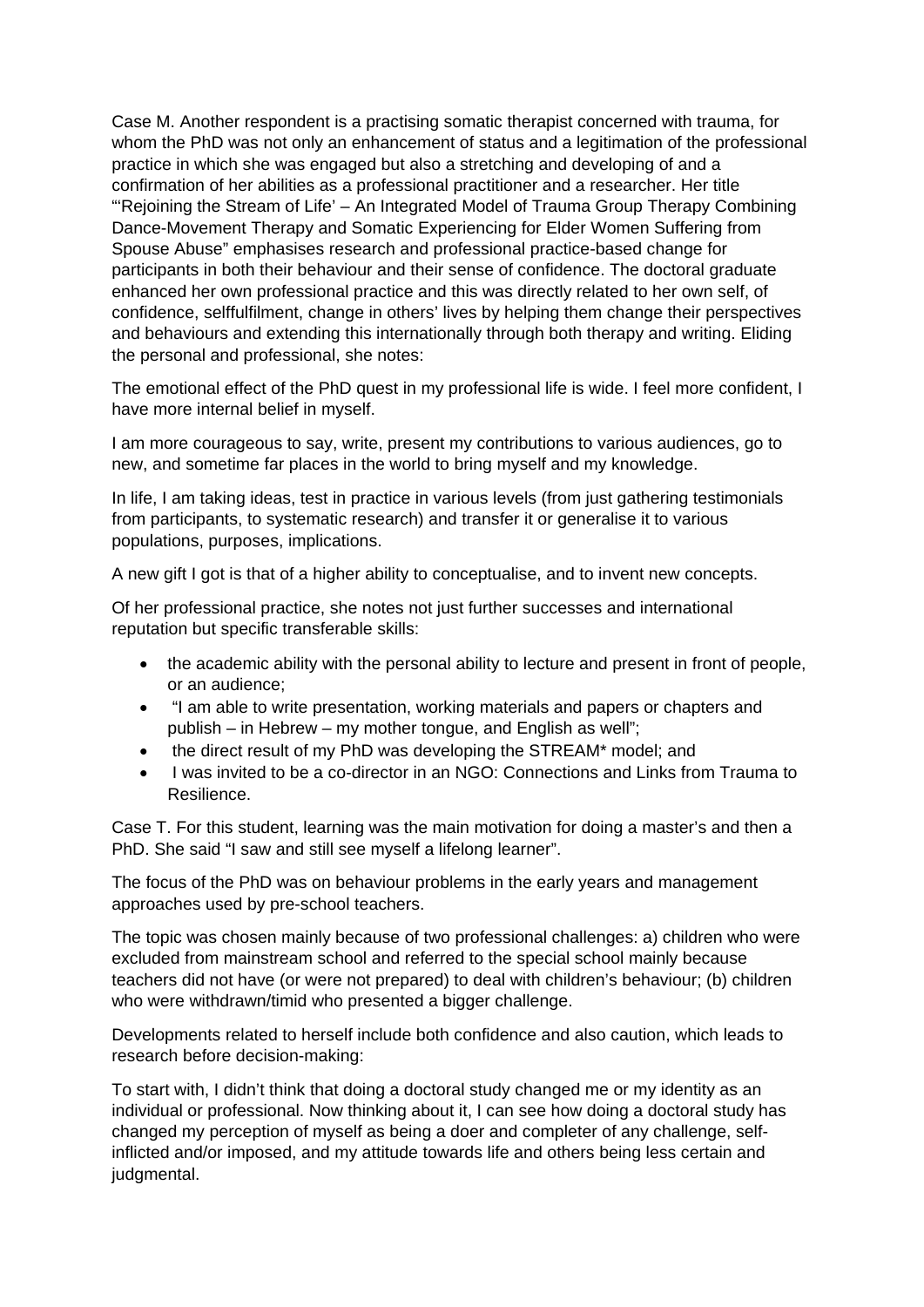Of her professional practice, she notes that: "Professional practice became constantly questioning, evidence and argument".

In addition:

Making an academic (and intellectual?) leap from the world previously shared with them can be a lonely and alienating experience, as assumed shared valued and beliefs may not be shared anymore. This can also bring conflict of opinion and world views, requiring a constant fine balancing act in discussions and debates, so that I remain true to my own values, beliefs and arguments and at the same time I contribute to these discussions maintaining the selfrespect and dignity of my co-discussants. Often trying to open up and widen the arguments, especially for issues of any sort of diversity and inclusion can become really trying [...].

To sum up, my doctoral journey was a personal journey, a soul searching journey. Its effect on my professional life were just secondary gains.

## **Personal and community**

Case Y

One respondent was highly enthusiastic about the effects on his all-round life and noted:

The close society – family and colleagues – appreciate this, including my students, who are proud of their lecturer who is perceived as a role model. A role model in the practical area and in the cognitive area – doctor and a professional. Usually, when I publish or when I participate in conferences, professional development courses or workshops then the title is meaningful.

My students too – they appreciate me and they were my catalyst for my research. I dedicated this research to my students while other people usually dedicate their PhD to their family. (Y)

Moreover:

My wife fell in love with me more, she appreciates me more, especially my father-in-law. (Y)

### **Implications**

Both Projects A and Project B, on which this article is mainly based, focused on the impact and effects of postgraduate knowledge, finding such impacts and changes took place in professional practice and in personal achievement, including elements such as a confident practice based on confident research. It causes us to consider the importance, the impact and the wide-ranging effects of undertaking and completing a doctorate, which move beyond the kinds of skill development and graduate attributes embedded in university marketing and learning outcome statements. Our work was able to determine these changes partly because the combinations of Projects A and B comprise a longitudinal study (of participants in projects over many years, re-contacted to explore the outcomes and impacts of their doctoral experience and work and our contact in 2017 and 2018. Although longitudinal study is relatively unusual in doctoral research, we would argue that it is necessary for capturing impact, both professional and personal, by following up on professional contact with the earlier participants.

Our research produced some comments from the respondents, which suggest ways of transferring from the research process to practice, and wider effectiveness. Generally, these include issues and practice around issues from the process and the journey as much as the focus of the work; questions about how a doctorate aimed at changes in professional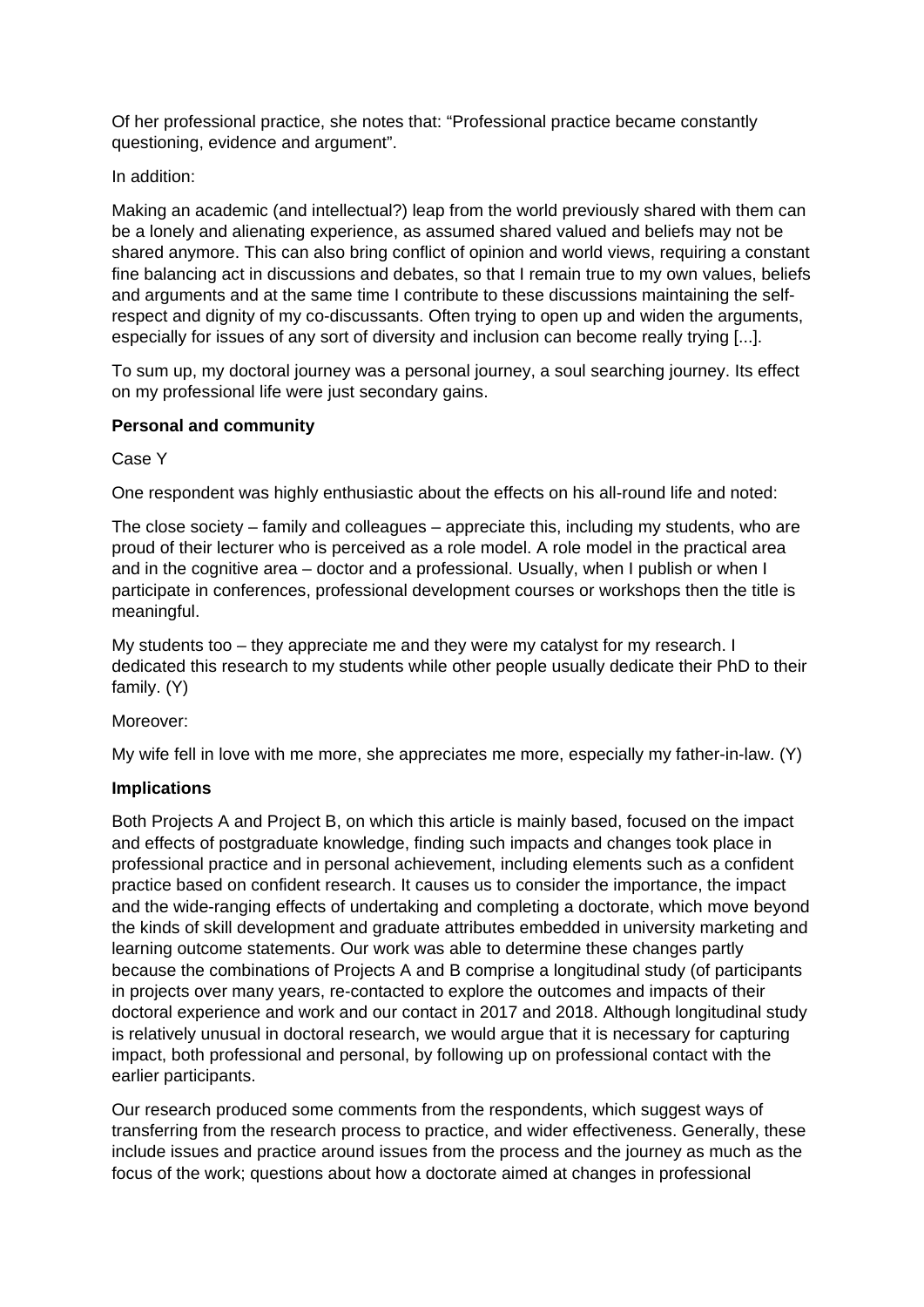practice can be structured and effectively carried out; the characteristics of reported breakthroughs and developments resulting from the focus of the work. Other issues focused on how a postgraduate can gain entry to contexts to effectively transmit knowledge and effect change; the importance of initially working with stakeholders and developing the contacts during and after the PhD, marketing and communications including placing reports of the work in a wide variety of contexts – academic papers, blogs, trade papers, community locations to engage interest and effect change; using the leverage of existing roles and contacts to persuade others to take up the outcomes and changes suggested by the work in practice, so it can be taken into professional practice.

Insider knowledge, position, local politics and contacts are considered important in taking the outcomes of the work further into practice. We ask and (at least in some part) answer the question: what is the nature of PhD doctoral knowledge its outcomes and impact? It's all about:

- Transformation. Personal development and academic and professional identity are engaged with this.
- Problematising given ways of working and experiencing, questioning practices and their underpinning values, using insider knowledge to ask questions, develop and change.  $\square$
- Enhancing a practice position with theorising, conceptualising, rigorous researching (methodology and methods, etc.).

How is this done? Participants indicated that this can be done through putting their practical, practitioner knowledge construction and conceptual understanding, meaning, contribution, into practice, in context.

Making breakthroughs in learning supports the recognition of the achievement in the doctorate, which can then be explored to share the development with others.

From this research, we are aware that there is little use in postgraduate research if it does not make a change in:

- values;
- behaviours;
- understanding;
- knowledge construction;
- practices;
- the field; and
- and the self. To do so, it has to be shared and rolled out, like publications. It is up to us to market and connect and share.

### **Conclusions**

Our research explores and highlights two forms of impact. It offers new knowledge concerning the purpose and effects of postgraduate knowledge in terms (i) of theOur research explores and highlights two forms of impact. It offers new knowledge concerning the purpose and effects of postgraduate knowledge in terms (i) of the impact on the individual's sense of identity, self-worth, awareness for growth in construction and creation of knowledge, and (ii) realisation of, and evidence for, the impact of their research and intellectual skills developed during the PhD and the project itself, which has led to (iii) changes in professional practice often with both a local and an international impact. This involves construction and querying of established learning, knowledge and ways of carrying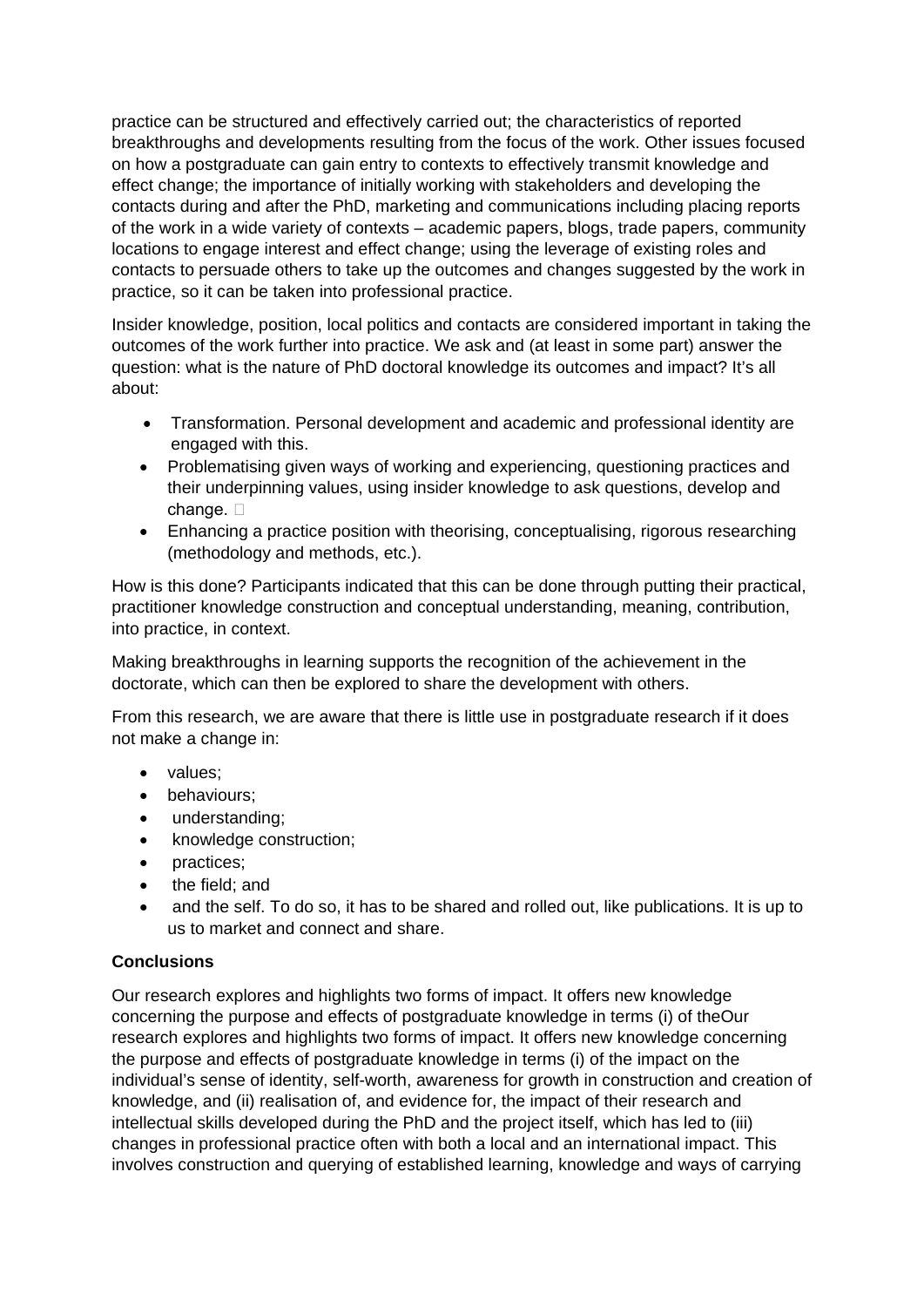out a range of activities and behaviours, all of which have been influenced (respondents report) by the experience of successfully undertaking a PhD.

## **References**

Acker, S. and Haque, E. (2009), "Doctoral students and a future in academe? From the iceberg to the shore", Canadian Society for the Study of Higher Education Conference, May, pp. 25-27.

Adendorff, H. (2011),"Strangers in a strange land: on becoming scholars of teaching", London Review of Education, Vol. 9 No. 3, pp. 305-315.

Castello, M., Kobayaski, S., McGinn, M., Pechar, H., Vekkaila, J. and Wisker, G. (2015), "Researcher identity in transition: signals to identify and manage spheres of activity in a riskcareer", Frontline Learning Research, Vol. 3 No. 3, pp. 35-50, doi: 10.14786/flr.v3i3.149.

Gluszynski, T. and Peters, V. (2005), "Survey of earned doctorates: a profile of doctoral degree recipients", the Association of Canadian Academic Healthcare Organization, p. 25, available at: [www.acaho.org/docs/pdf\\_phds\\_health\\_research.pdf](http://www.acaho.org/docs/pdf_phds_health_research.pdf)

Hutchings, P. and Shulman, L. (1999), "The scholarship of teaching: new elaborations, new observations", Change, Vol. 31 No. 5, pp. 11-15. Joy, S. (2014), "Self-leadership: the game of higher education and how best to play it", available at:

http://earlycareerblog.blogspot.com/2014/06/self-leadership-game-of-higher.html (accessed 15 September 2018).

Kiley, M. (2015), "I didn't have a clue what they were talking about': PhD candidates and theory", Innovations in Education and Teaching International (Special Edition on Doctoral Education), Vol. 52 No. 1, pp. 52-63 (57).

Kiley, M. (2015), "Troublesome knowledge and the professional, mature-age PhD candidate", paper presented at EARLI conference, Limassol, available at: www.ee.ucl.ac.uk/mflanaga/abstracts/ TC14Abstract10.pdf

Leibowitz, B., Wisker, G. and Lamberti, P. (2017), "Postgraduate study in uncharted territory: a comparative study", in Fourie-Malherbe, M., Albertyn, R., Aitchison, C. and Bitzer, E. (Eds), Postgraduate Supervision – Future Foci for the Knowledge Society, SUN MeDIA, Stellenbosch.

Leibowitz, B., Wisker, G. and Lamberti, P. (2018), "'Crossing over' into research on teaching and learning", in Bitzer, E. (Ed.), Spaces, Journeys and Horizons for Postgraduate Supervision, SUN MeDIA, Stellenbosch.

McAlpine, L. and Norton, J. (2006), "Reframing our approach to doctoral programs: an integrative framework for action and research", Higher Education Research and Development, Vol. 25 No. 1, p. 317, doi: 10.1080/07294360500453012.